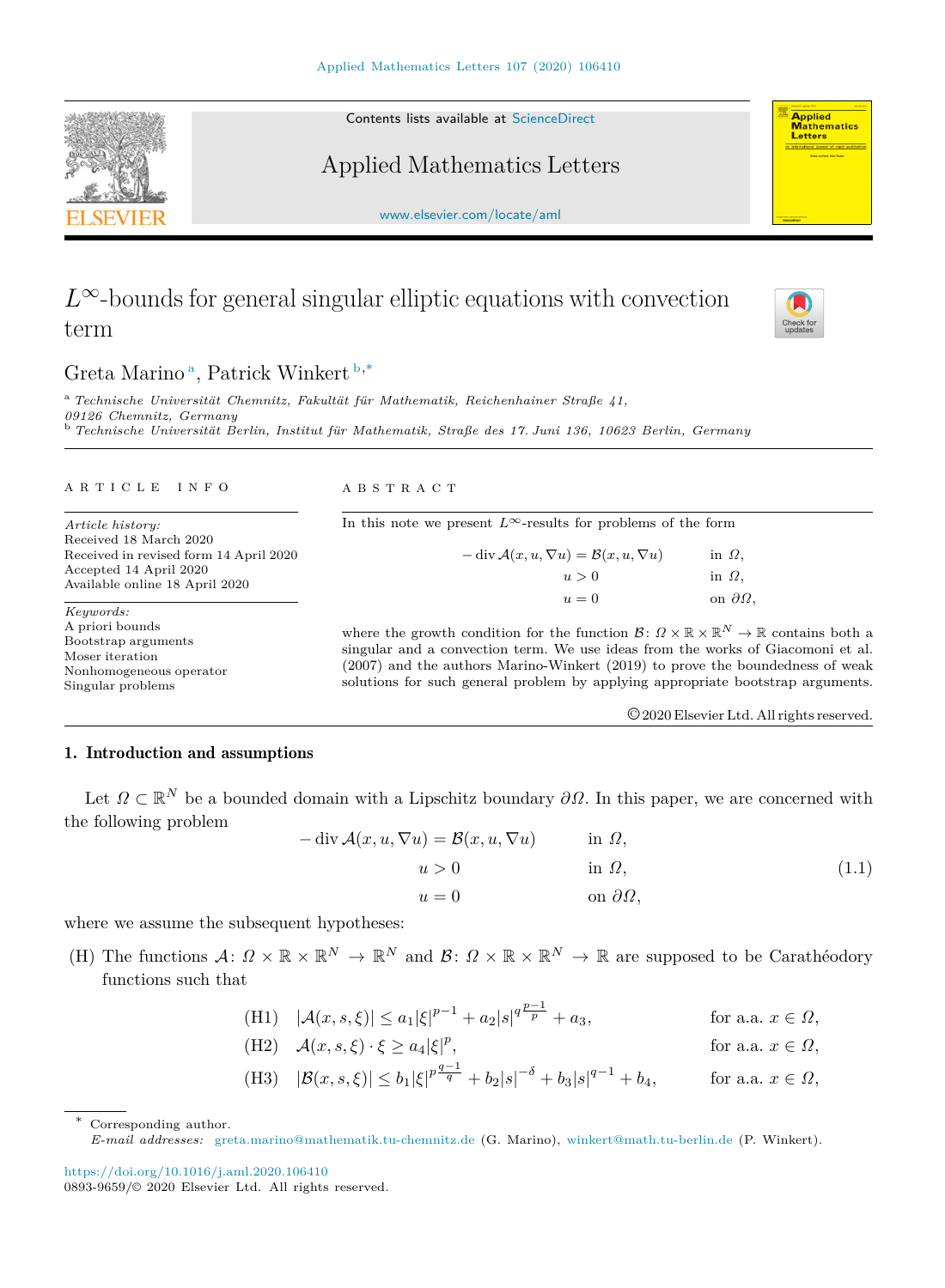for all  $s \in \mathbb{R}$ , for all  $\xi \in \mathbb{R}^N$ , with nonnegative constants  $a_i, b_j$   $(i, j \in \{1, ..., 4\})$  and fixed numbers

 $1 < p < \infty$ ,  $p \le q \le p^*$  and  $0 < \delta < 1$ . (1.2)

By  $p^*$  we denote the critical exponent of  $p$ , that is

<span id="page-1-2"></span><span id="page-1-0"></span>
$$
p^* = \begin{cases} \frac{Np}{N-p} & \text{if } p < N, \\ \text{any } r \in (1, \infty) & \text{if } p \ge N. \end{cases}
$$

From  $(1.2)$  we see that the case  $q = p^*$  is allowed and so critical growth can occur.

We are interested in a priori bounds for weak solutions of problem  $(1.1)$  $(1.1)$ . By a weak solution we mean a function  $u \in W_0^{1,p}(\Omega)$  such that  $u > 0$  a.e. in  $\Omega$  and

$$
\int_{\Omega} \mathcal{A}(x, u, \nabla u) \cdot \nabla v \, dx = \int_{\Omega} B(x, u, \nabla u) v \, dx \tag{1.3}
$$

is satisfied for all test functions  $v \in W_0^{1,p}(\Omega)$ . Taking into account hypotheses (H) we see that we have a well-defined weak solution. Note that for the second term on the right-hand side of (H3) the weak solution is by definition a function  $u \in W_0^{1,p}(\Omega)$  such that  $u^{-\delta}v \in L^1(\Omega)$  for every  $v \in W_0^{1,p}(\Omega)$ . This is a natural definition consistent with the classical definition of a weak solution.

<span id="page-1-1"></span>Our main result reads as follows.

**Theorem 1.1.** *Let*  $\Omega \subset \mathbb{R}^N$  *be a bounded domain with Lipschitz boundary*  $\partial \Omega$  *and let hypotheses* (*H*) *be satisfied. Then, any weak solution*  $u \in W_0^{1,p}(\Omega)$  *of*  $(1.1)$  $(1.1)$  *belongs to*  $L^{\infty}(\Omega)$ *.* 

The most important feature of ([1.1](#page-0-3)) is the presence of critical and negative exponents along with a convection term and a possibly nonhomogeneous operator which states the problem in a very general setting. A key role in the proof of [Theorem](#page-1-1) [1.1](#page-1-1) is [Lemma](#page-2-0) [2.1](#page-2-0) stated in Section [2](#page-2-1) which transforms the weak definition of our problem (see  $(1.3)$ ) in the right form by using a suitable test function in order to apply powerful bootstrap arguments.

Singular elliptic equations have been increasingly studied in the past decade and although there is no complete regularity theory for such problems, existence and multiplicity of weak solutions of  $(1.1)$  $(1.1)$  have been proved in several works. We only mention, for example, Giacomoni–Schindler–Takáč [[1\]](#page-5-0), Marano–Marino– Moussaoui [[2](#page-5-1)], Papageorgiou–Rădulescu–Repovš [[3,](#page-5-2)[4\]](#page-5-3), Papageorgiou–Smyrlis [\[5](#page-5-4)], Papageorgiou–Winkert [[6\]](#page-5-5), Perera–Zhang [[7\]](#page-5-6) and the references therein. For regularity results and a priori bounds for problems with convection term we refer, for example, to Ho–Sim [[8\]](#page-5-7), Marino–Motrenau [[9\]](#page-5-8), Ragusa–Tachikawa [[10\]](#page-5-9), Winkert [[11\]](#page-5-10), Winkert–Zacher [[12\]](#page-5-11) and the references therein.

The motivation of our work is the paper of Giacomoni–Schindler–Takáč  $[1]$  $[1]$  (see also Giacomoni– Saoudi [[13](#page-5-12)]) who proved the boundedness of weak solutions of the singular problem

<span id="page-1-3"></span>
$$
-\Delta_p u = \frac{\lambda}{u^{\delta}} + u^q \qquad \text{in } \Omega,
$$
  
\n
$$
u > 0 \qquad \text{in } \Omega,
$$
  
\n
$$
u = 0 \qquad \text{on } \partial\Omega,
$$
\n(1.4)

see Lemma A.6 in [[1\]](#page-5-0). We point out that our problem is much more general than those in ([1.4\)](#page-1-3). Indeed, with a view to the conditions (H1) and (H2) we see that the  $(p, q)$ -Laplace differential operator, which is a prototype of a nonhomogeneous operator and is given by

$$
\Delta_p u + \Delta_q u = \text{div}\left(|\nabla u|^{p-2} \nabla u\right) + \text{div}\left(|\nabla u|^{q-2} \nabla u\right) \quad \text{for all } u \in W_0^{1,p}(\Omega)
$$

with  $1 < q < p$ , fits in our setting. But also the right-hand in  $(1.1)$  $(1.1)$  is more general since we allow the occurrence of a convection term, that is, the dependence on the gradient of the solution.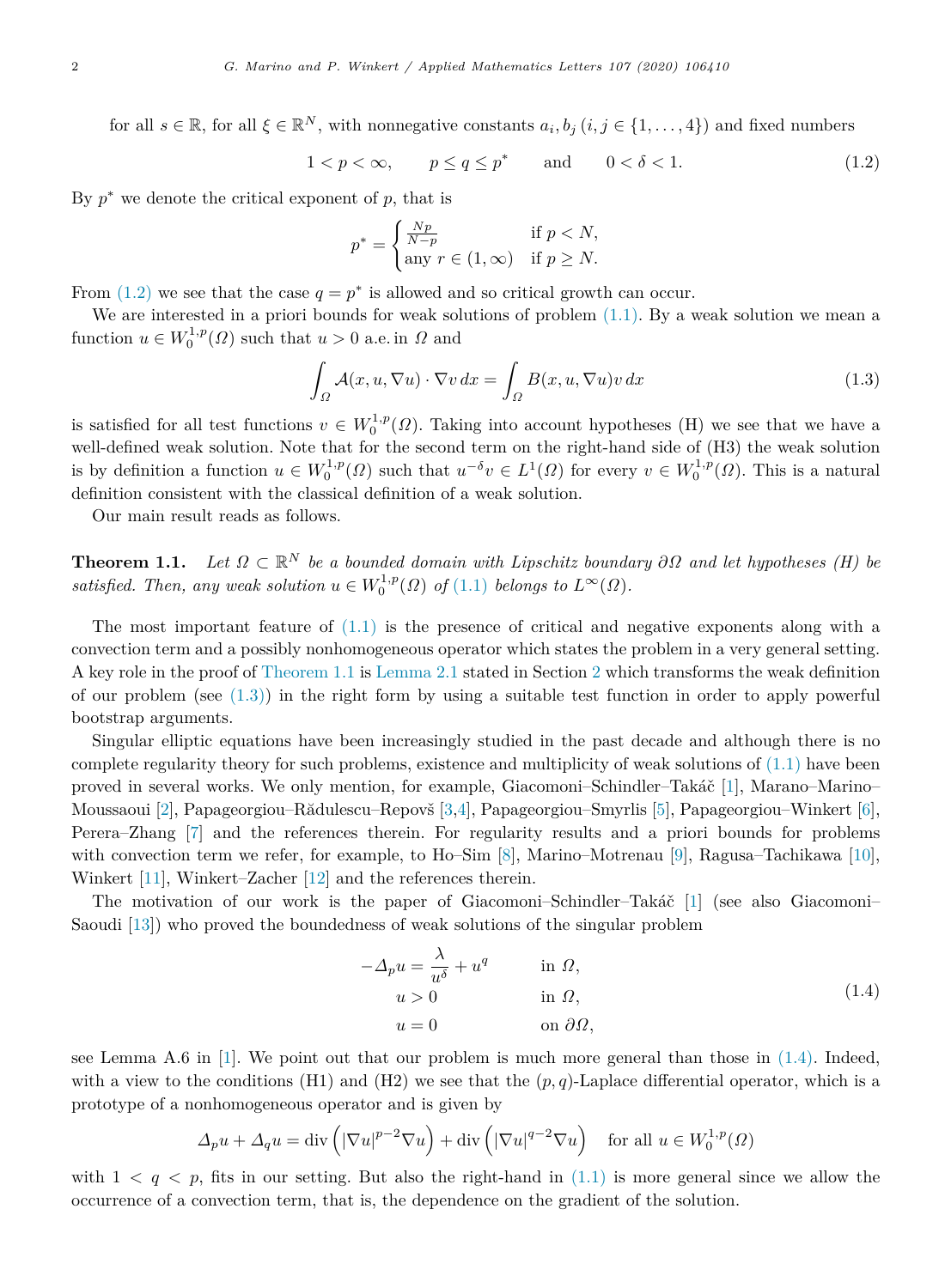#### 2. Proof of the main result

<span id="page-2-1"></span>Before we give the proof of [Theorem](#page-1-1) [1.1](#page-1-1) we begin with a truncation lemma which was motivated by the work of Giacomoni–Schindler–Takáč [\[1](#page-5-0)].

Let  $\Omega_{\geq 1} := \{x \in \Omega : u(x) > 1\}.$ 

<span id="page-2-0"></span>**Lemma 2.1.** *Let the hypotheses (H) be satisfied and let*  $u \in W_0^{1,p}(\Omega)$  *be a weak solution of problem* [\(1.1](#page-0-3))*. Then,*

$$
\int_{\Omega_{>1}} \mathcal{A}(x, u, \nabla u) \cdot \nabla w \, dx \le M_1 \int_{\Omega_{>1}} \left( |\nabla u|^{p \frac{q-1}{q}} + 1 + u^{q-1} \right) w \, dx,\tag{2.1}
$$

*for all nonnegative functions*  $w \in W_0^{1,p}(\Omega)$  *and for some*  $M_1 > 0$ *.* 

**Proof.** Let  $u \in W_0^{1,p}(\Omega)$  be a weak solution of ([1.1\)](#page-0-3). We take a  $C^1$ -cut-off function  $\eta: \mathbb{R} \to [0,1]$  such that

$$
\eta(t) = \begin{cases} 0 & \text{if } t \le 0, \\ 1 & \text{if } t \ge 1, \end{cases} \qquad \eta'(t) \ge 0 \quad \text{for all } t \in [0, 1]. \tag{2.2}
$$

Moreover, for every  $\varepsilon > 0$  we define

<span id="page-2-7"></span><span id="page-2-5"></span><span id="page-2-4"></span><span id="page-2-3"></span><span id="page-2-2"></span>
$$
\eta_{\varepsilon}(t) := \eta\left(\frac{t-1}{\varepsilon}\right).
$$

By means of the chain rule, we have

$$
\eta_{\varepsilon} \circ u \in W_0^{1,p}(\Omega) \quad \text{and} \quad \nabla(\eta_{\varepsilon} \circ u) = (\eta_{\varepsilon}' \circ u) \nabla u. \tag{2.3}
$$

Moreover, taking into account the definition of  $\eta_{\varepsilon}$ , it holds

$$
\eta_{\varepsilon} \circ u(x) = \eta \left( \frac{u(x) - 1}{\varepsilon} \right) = \begin{cases} 1 & \text{if } \frac{u(x) - 1}{\varepsilon} \ge 1, \\ 0 & \text{if } \frac{u(x) - 1}{\varepsilon} \le 0, \\ \eta \left( \frac{u(x) - 1}{\varepsilon} \right) & \text{otherwise.} \end{cases}
$$
(2.4)

Now we fix a nonnegative function  $w \in W_0^{1,p}(\Omega)$ . Taking the test function  $v = (\eta_{\varepsilon} \circ u)w$  in the weak formulation of  $(1.1)$  $(1.1)$  and applying the growth condition  $(H3)$  gives

$$
\int_{\Omega} \mathcal{A}(x, u, \nabla u) \cdot \nabla ((\eta_{\varepsilon} \circ u)w) dx
$$
\n
$$
\leq \int_{\Omega} \left( b_{1} |\nabla u|^{p \frac{q-1}{q}} + b_{2} u^{-\delta} + b_{3} u^{q-1} + b_{4} \right) (\eta_{\varepsilon} \circ u) w dx.
$$
\n(2.5)

For the left-hand side of ([2.5](#page-2-2)) we get

<span id="page-2-6"></span>
$$
\int_{\Omega} \mathcal{A}(x, u, \nabla u) \cdot \nabla ((\eta_{\varepsilon} \circ u) w) dx
$$
\n
$$
= \int_{\Omega} \mathcal{A}(x, u, \nabla u) \cdot [\nabla (\eta_{\varepsilon} \circ u) w + (\eta_{\varepsilon} \circ u) \nabla w] dx
$$
\n
$$
= \int_{\Omega} (\mathcal{A}(x, u, \nabla u) \cdot \nabla u ((\eta_{\varepsilon}' \circ u) w) + \mathcal{A}(x, u, \nabla u) \cdot \nabla w (\eta_{\varepsilon} \circ u)) dx
$$
\n
$$
\geq \int_{\Omega} (a_{4} |\nabla u|^{p} (\eta_{\varepsilon}' \circ u) w + \mathcal{A}(x, u, \nabla u) \cdot \nabla w (\eta_{\varepsilon} \circ u)) dx
$$
\n
$$
\geq \int_{\Omega} \mathcal{A}(x, u, \nabla u) \cdot \nabla w (\eta_{\varepsilon} \circ u) dx,
$$
\n(2.6)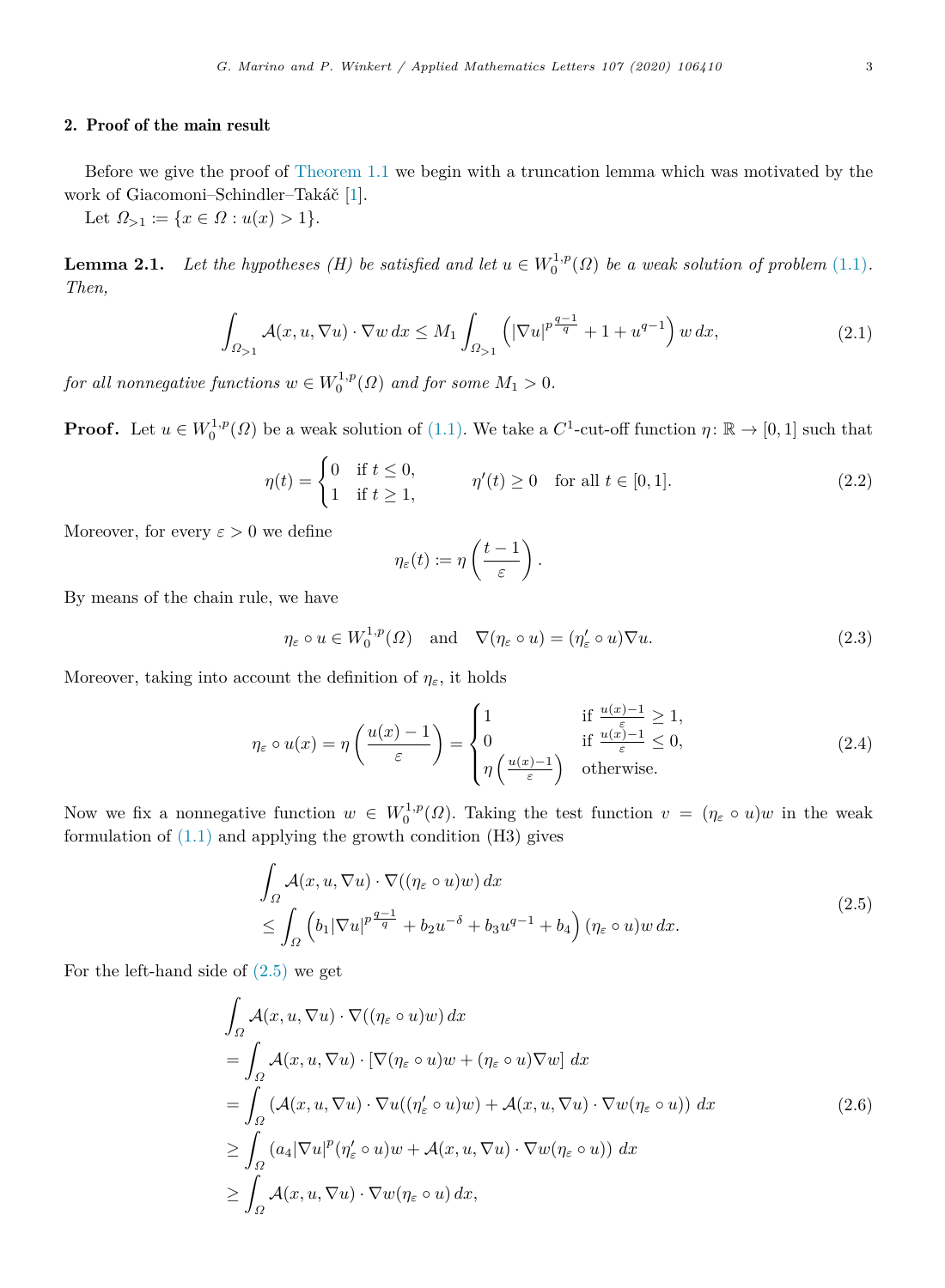where we used  $(2.2)$ ,  $(2.3)$  $(2.3)$  $(2.3)$  and  $(2.4)$  $(2.4)$ . From  $(2.5)-(2.6)$  $(2.5)-(2.6)$  $(2.5)-(2.6)$  $(2.5)-(2.6)$  we then derive

$$
\int_{\Omega} \mathcal{A}(x, u, \nabla u) \cdot \nabla w (\eta_{\varepsilon} \circ u) dx
$$
\n
$$
\leq \int_{\Omega} \left( b_1 |\nabla u|^{p \frac{q-1}{q}} + b_2 u^{-\delta} + b_3 u^{q-1} + b_4 \right) (\eta_{\varepsilon} \circ u) w dx.
$$
\n(2.7)

Letting  $\varepsilon \to 0^+$ , from [\(2.4](#page-2-5)) and ([2.7](#page-3-0)), we obtain

<span id="page-3-0"></span>
$$
\int_{\Omega_{>1}} \mathcal{A}(x, u, \nabla u) \cdot \nabla w \, dx
$$
\n
$$
\leq \int_{\Omega_{>1}} \left( b_1 |\nabla u|^{p} \frac{q-1}{q} + b_2 u^{-\delta} + b_3 u^{q-1} + b_4 \right) w \, dx
$$
\n
$$
\leq \int_{\Omega_{>1}} \left( b_1 |\nabla u|^{p} \frac{q-1}{q} + b_2 + b_3 u^{q-1} + b_4 \right) w \, dx
$$
\n
$$
\leq M_1 \int_{\Omega_{>1}} \left( |\nabla u|^{p} \frac{q-1}{q} + 1 + u^{q-1} \right) w \, dx,
$$

where  $M_1 := \max\{b_1, b_2 + b_4, b_3\}$ . The proof is thus complete.  $\Box$ 

**Remark 2.2.** In a recent paper of the authors [\[14](#page-5-13)] a more general coercivity condition in the form

$$
\mathcal{A}(x,s,\xi)\cdot \xi \geq a_4 |\xi|^p - a_5 |s|^q - a_6
$$

is used instead of (H2). Unfortunately, we were not able to prove [Lemma](#page-2-0) [2.1](#page-2-0) with such general estimate and used (H2) instead.

**Proof of [Theorem](#page-1-1) [1.1.](#page-1-1)** We are going to show the proof only in the critical case  $q = p^*$ .

**Part 1:**  $u \in L^r(\Omega)$  for any  $r < \infty$ .

Let  $h > 0$  and set  $u_h := \min\{u, h\}$ . Let  $\kappa > 0$ . Testing [\(2.1\)](#page-2-7) with  $w = uu_h^{\kappa p}$  results in

<span id="page-3-1"></span>
$$
\int_{\Omega_{>1}} \left( \mathcal{A}(x, u, \nabla u) \cdot \nabla u \right) u_h^{\kappa p} dx \n+ \kappa p \int_{\Omega_{>1}} \left( \mathcal{A}(x, u, \nabla u) \cdot \nabla u_h \right) u_h^{\kappa p-1} u dx \n\leq M_1 \int_{\Omega_{>1}} \left( \left| \nabla u \right|^{p \frac{p^* - 1}{p^*}} + 1 + u^{p^* - 1} \right) u u_h^{\kappa p} dx.
$$
\n(2.8)

Note that we have used  $\nabla w = u_h^{kp} \nabla u + u_k p u_h^{kp-1} \nabla u_h$ . Now we may apply (H2) to both terms on the left-hand side. We obtain

$$
\int_{\Omega_{>1}} \left( \mathcal{A}(x, u, \nabla u) \cdot \nabla u \right) u_h^{\kappa p} dx \ge a_4 \int_{\Omega_{>1}} |\nabla u|^p u_h^{\kappa p} dx \tag{2.9}
$$

and

<span id="page-3-3"></span><span id="page-3-2"></span>
$$
\kappa p \int_{\Omega_{\geq 1}} (\mathcal{A}(x, u, \nabla u) \cdot \nabla u_h) u_h^{\kappa p-1} u \, dx
$$
  
\n
$$
= \kappa p \int_{\{x \in \Omega_{\geq 1}: u(x) \leq h\}} (\mathcal{A}(x, u, \nabla u) \cdot \nabla u) u_h^{\kappa p} \, dx
$$
  
\n
$$
\geq a_4 \kappa p \int_{\{x \in \Omega_{\geq 1}: u(x) \leq h\}} |\nabla u|^p u_h^{\kappa p} \, dx.
$$
\n(2.10)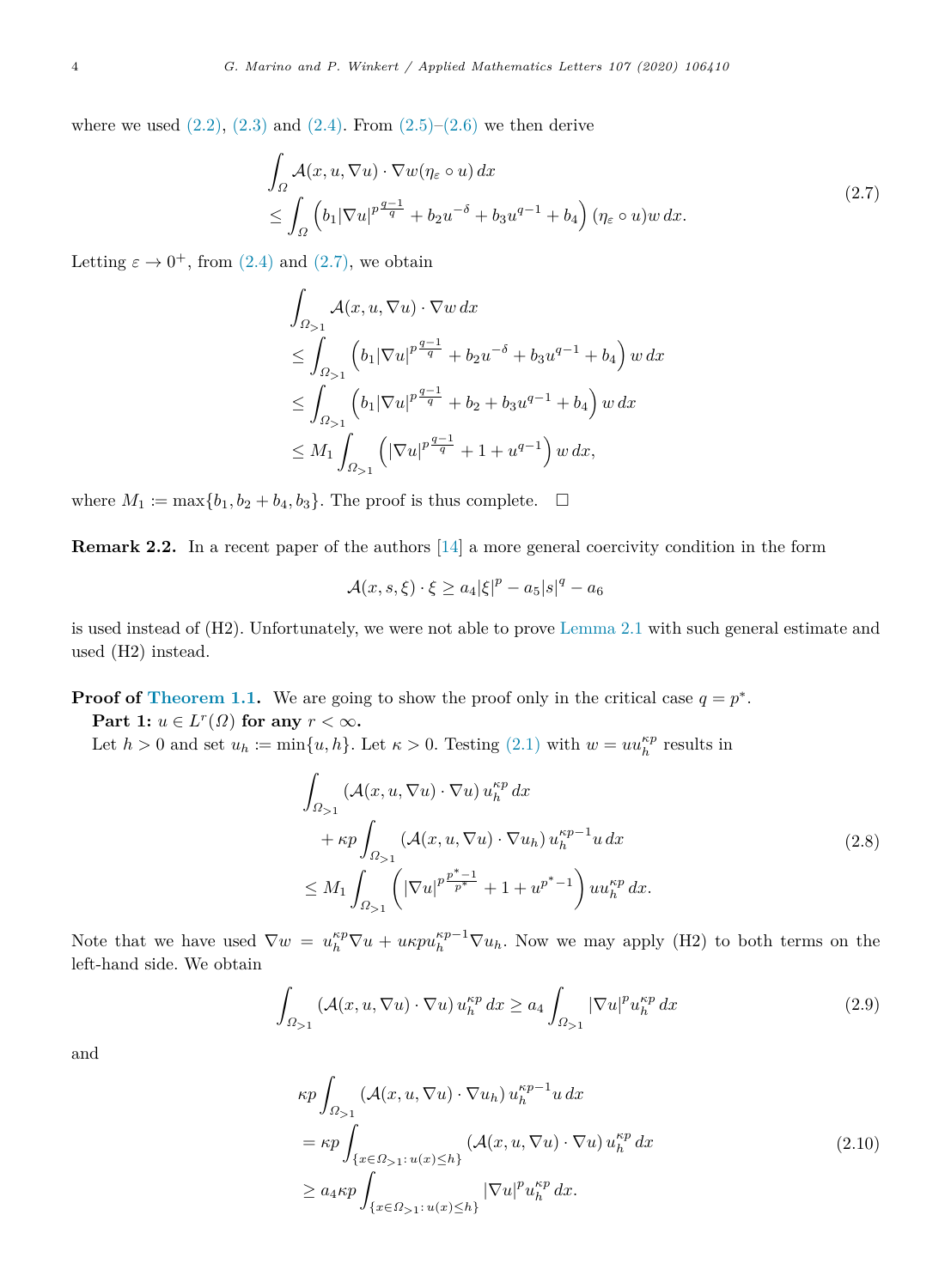For the right-hand side of [\(2.8\)](#page-3-1) we will use Young's inequality which implies that

<span id="page-4-0"></span>
$$
M_{1} \int_{\Omega_{>1}} \left( |\nabla u|^{p} \frac{p^{*}-1}{p^{*}} + 1 + u^{p^{*}-1} \right) u u_{h}^{\kappa p} dx
$$
  
\n
$$
= M_{1} \int_{\Omega_{>1}} \left[ \left( \frac{a_{4}}{2M_{1}} \right)^{\frac{p^{*}-1}{p^{*}}} |\nabla u|^{p} \frac{p^{*}-1}{p^{*}} u_{h}^{\kappa p} \frac{p^{*}-1}{p^{*}} \right] \times \left( \frac{a_{4}}{2M_{1}} \right)^{-\frac{p^{*}-1}{p^{*}}} u_{h}^{\kappa p} \left( 1 - \frac{p^{*}-1}{p^{*}} \right) u \right] dx
$$
  
\n
$$
\leq \frac{a_{4}}{2M_{1}} M_{1} \int_{\Omega_{>1}} u u_{h}^{\kappa p} dx + M_{1} \int_{\Omega_{>1}} u^{p^{*}} u_{h}^{\kappa p} dx
$$
  
\n
$$
\leq \frac{a_{4}}{2M_{1}} M_{1} \int_{\Omega_{>1}} |\nabla u|^{p} u_{h}^{\kappa p} dx
$$
  
\n
$$
+ M_{1} \left( \left( \frac{a_{4}}{2M_{1}} \right)^{-(p^{*}-1)} + 2 \right) \int_{\Omega_{>1}} u^{p^{*}} u_{h}^{\kappa p} dx.
$$
\n(2.11)

Combining  $(2.9)$  $(2.9)$ ,  $(2.10)$  $(2.10)$  and  $(2.11)$  gives

$$
a_4 \left( \frac{1}{2} \int_{\Omega_{>1}} |\nabla u|^p u_h^{\kappa p} dx + \kappa p \int_{\{x \in \Omega_{>1}: u(x) \le h\}} |\nabla u|^p u_h^{\kappa p} dx \right)
$$
  

$$
\le M_2 \int_{\Omega_{>1}} u^{p^*} u_h^{\kappa p} dx.
$$

Now we can follow the treatment in  $[14, \text{ from } (3.7) \text{ to } (3.21)]$  $[14, \text{ from } (3.7) \text{ to } (3.21)]$  which finally shows

$$
\frac{\kappa p+1}{(\kappa+1)^p} \| u u_h^{\kappa} \|_{W_0^{1,p}(\Omega_{>1})}^p \le M_2 \int_{\Omega_{>1}} u^{p^*} u_h^{\kappa p} dx.
$$
\n(2.12)

This gives

<span id="page-4-2"></span><span id="page-4-1"></span>
$$
||u||_{L^{(\kappa+1)p^*}(\Omega>1)} \leq M_3(\kappa, u)
$$

for any finite number  $\kappa$  with a positive constant  $M_3(\kappa, u)$  depending on  $\kappa$  and on the solution itself. This implies that  $u \in L^r(\Omega_{>1})$  for any  $r \in (1,\infty)$ . Moreover, since

$$
\int_{\Omega} u^r dx = \int_{\Omega_{>1}} u^r dx + \int_{\{x \in \Omega : u(x) \le 1\}} u^r dx \le \left( M_3(\kappa, u)^r + 1 \right) |\Omega| < \infty,
$$
\n(2.13)

where  $|\Omega|$  stands for the Lebesgue measure of  $\Omega$ , we easily have  $u \in L^r(\Omega)$  for every  $r \in (1, \infty)$ .

**Part 2:**  $u \in L^{\infty}(\Omega)$ .

As done in  $[14, \text{see } (3.28)$  $[14, \text{see } (3.28)$  $[14, \text{see } (3.28)$  until the end of Case II.1] we can start from  $(2.12)$  $(2.12)$ , that is,

$$
\frac{\kappa p+1}{(\kappa+1)^p} \| u u^{\kappa}_h \|_{W_0^{1,p}(\Omega_{>1})}^p \le M_2 \int_{\Omega_{>1}} u^{p^*} u^{\kappa p}_h dx.
$$

By an appropriate usage of Hölder's inequality, Fatou's lemma and the Sobolev embedding theorem we can reach that

$$
||u||_{L^{(\kappa_n+1)p^*}(\Omega_{>1})} \le M_4,
$$

where  $(\kappa_n + 1)p^* \to \infty$  as  $n \to \infty$ . This shows that  $u \in L^{\infty}(\Omega_{>1})$ . The same argument as in [\(2.13](#page-4-2)) can be applied and so we conclude that  $u \in L^{\infty}(\Omega)$ .  $\square$